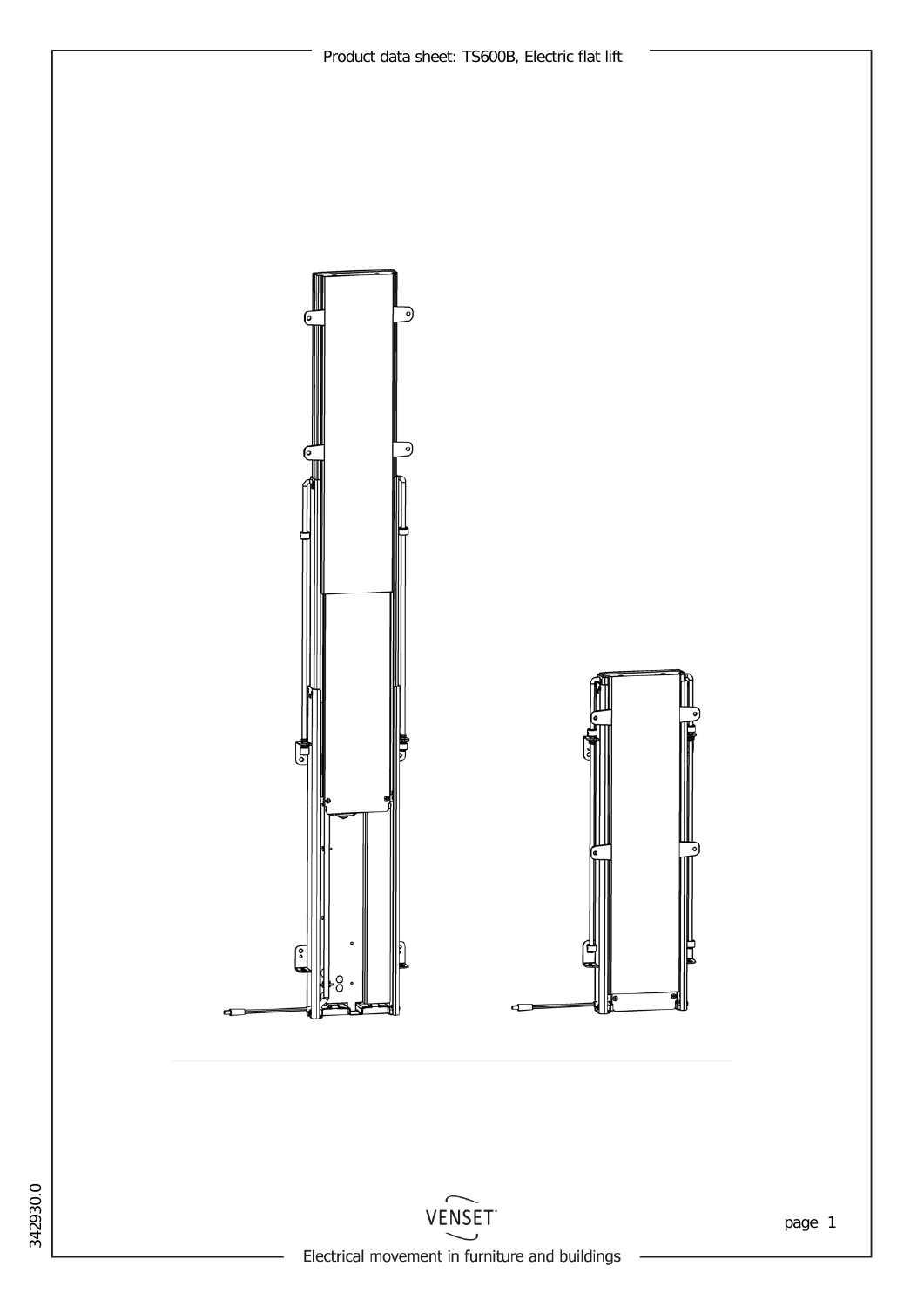## **Table of contents**

| Article numbers   | page 3 |  |
|-------------------|--------|--|
| Packing details   | page 4 |  |
| Bill of materials | page 5 |  |
| Assembly and use  | page 6 |  |
| Dimensions        | page 7 |  |
| Specifications    | page 8 |  |
| Safety & test     | page 9 |  |

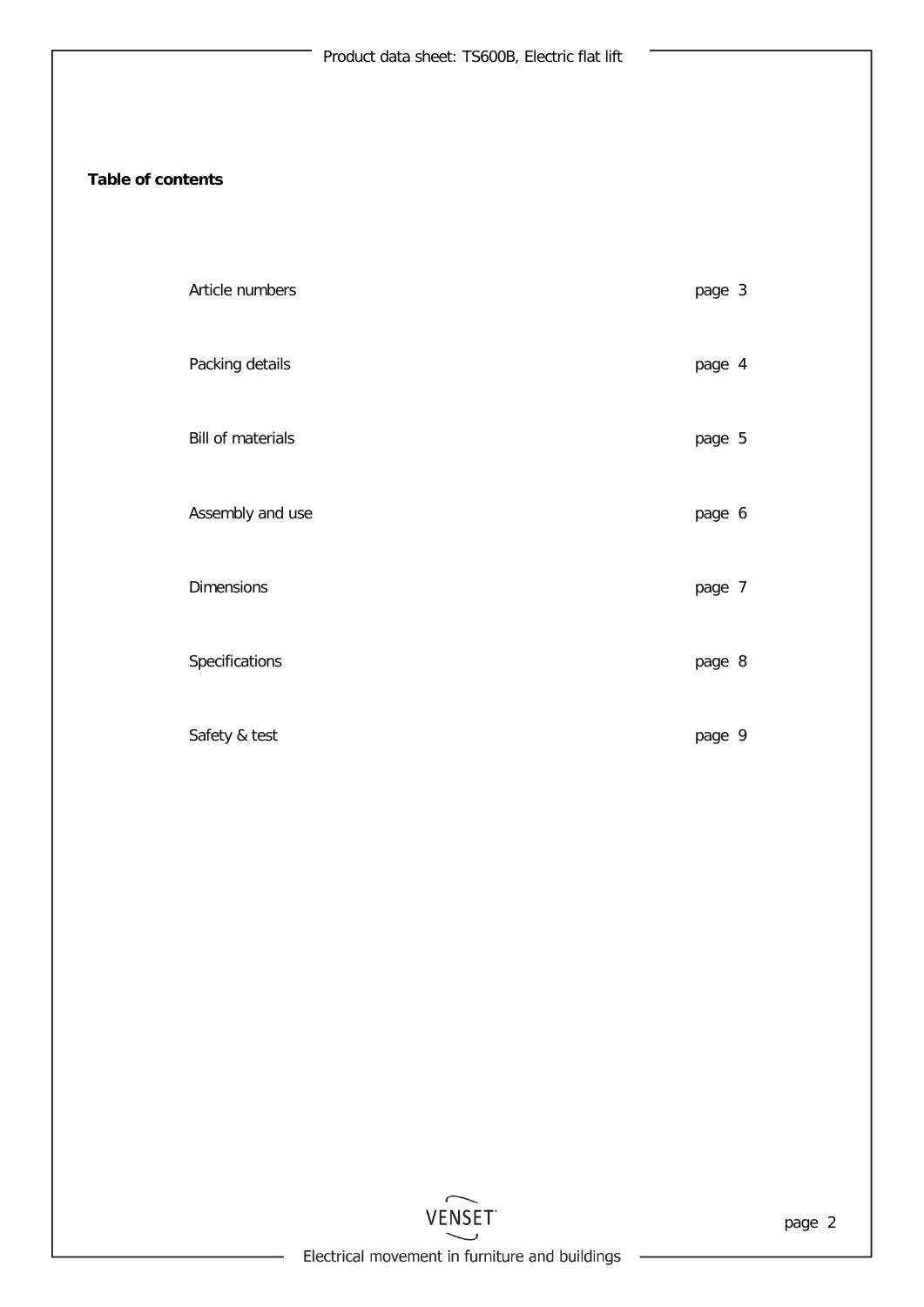

Electrical movement in furniture and buildings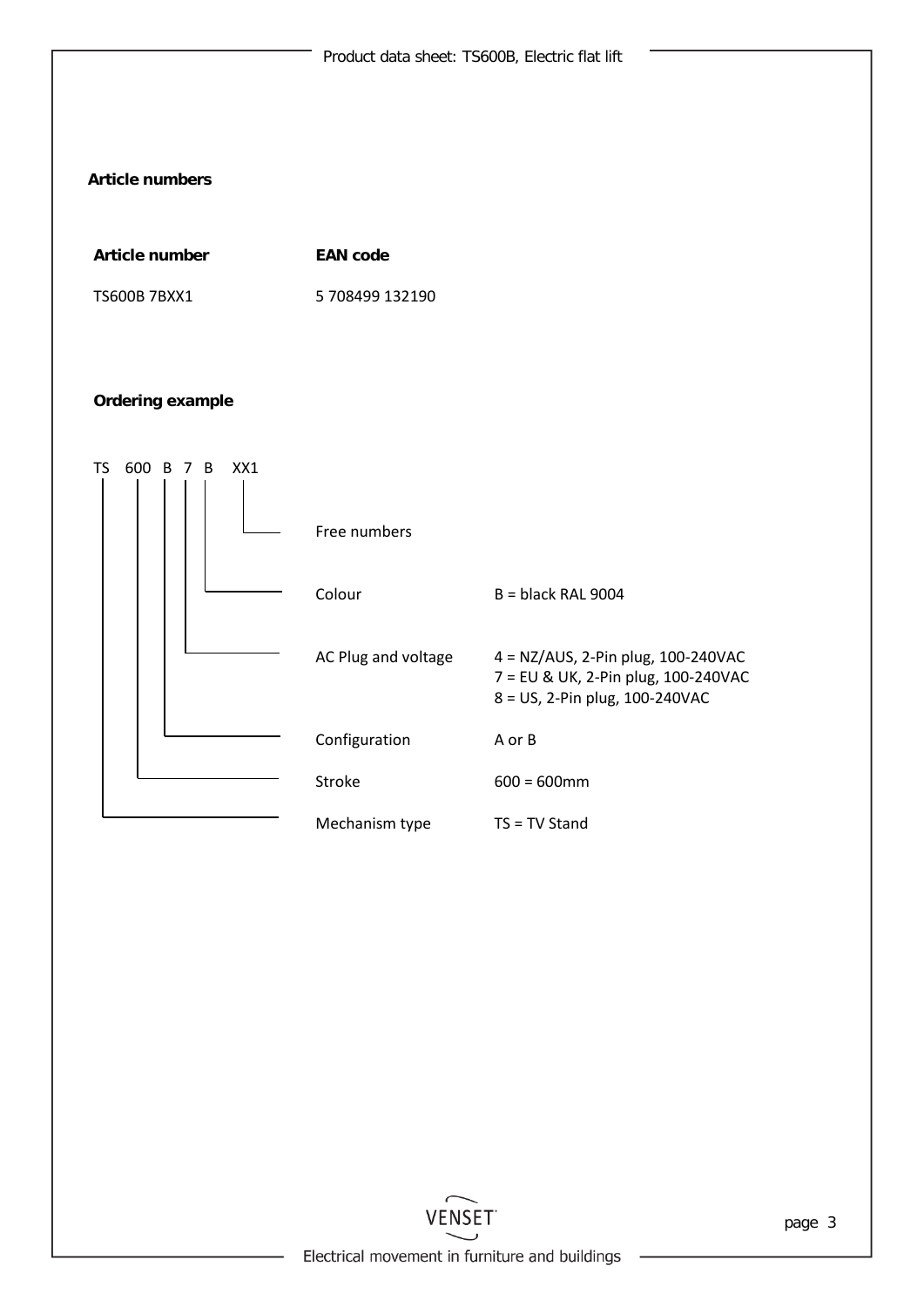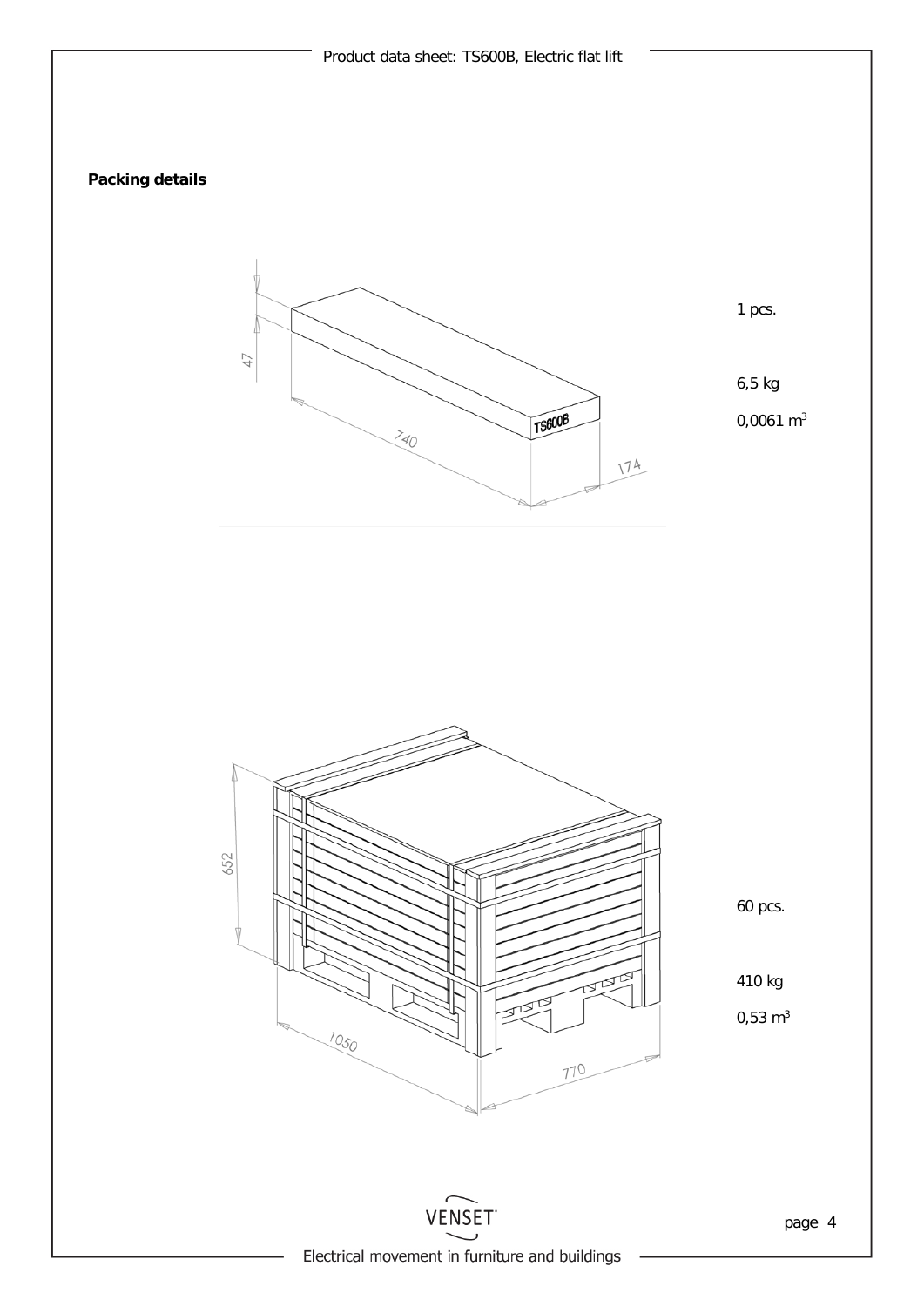## **Bill of material**



| ITEM NO.   QTY. |   | PART NO. | <b>DESCRIPTION</b>            |
|-----------------|---|----------|-------------------------------|
|                 |   | 338360   | Cardboard box, 4mm K-material |
| 2               | 1 | 131210   | TS600B assembly               |
| 3               |   | 316960   | ID label                      |
| 4               | 2 | 338370   | epe foam block                |
| 5               | 2 | 338380   | epe foam block                |
| 6               |   | 338390   | Mounting instruction          |
|                 | 1 | 133050   | 70W Power supply packed       |
| 8               |   | 137270   | TS600B Control set            |
| 9               |   | 137290   | Mounting bag                  |

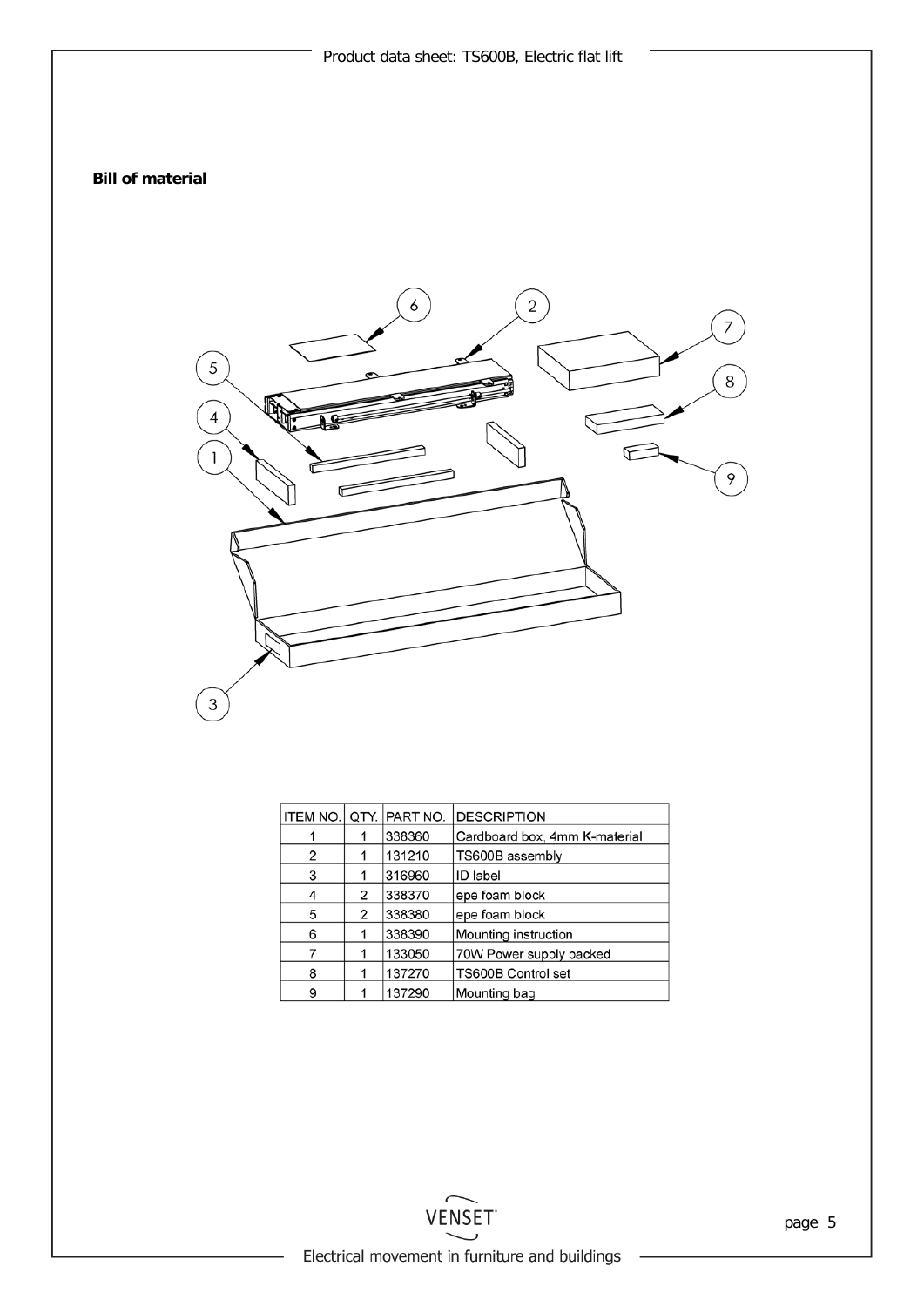### **Assembly and use**

The electrical components should be connected after mounting the lift. All wires have DC jacks or multi plugs and since using different types only the correct connection can be made.

All products come with an instruction manual.



The mechanism can now be operated up and down using the supplied rocker switch. Push "UP" and the lift will expand. Pushing "DOWN" and the lift will contract.

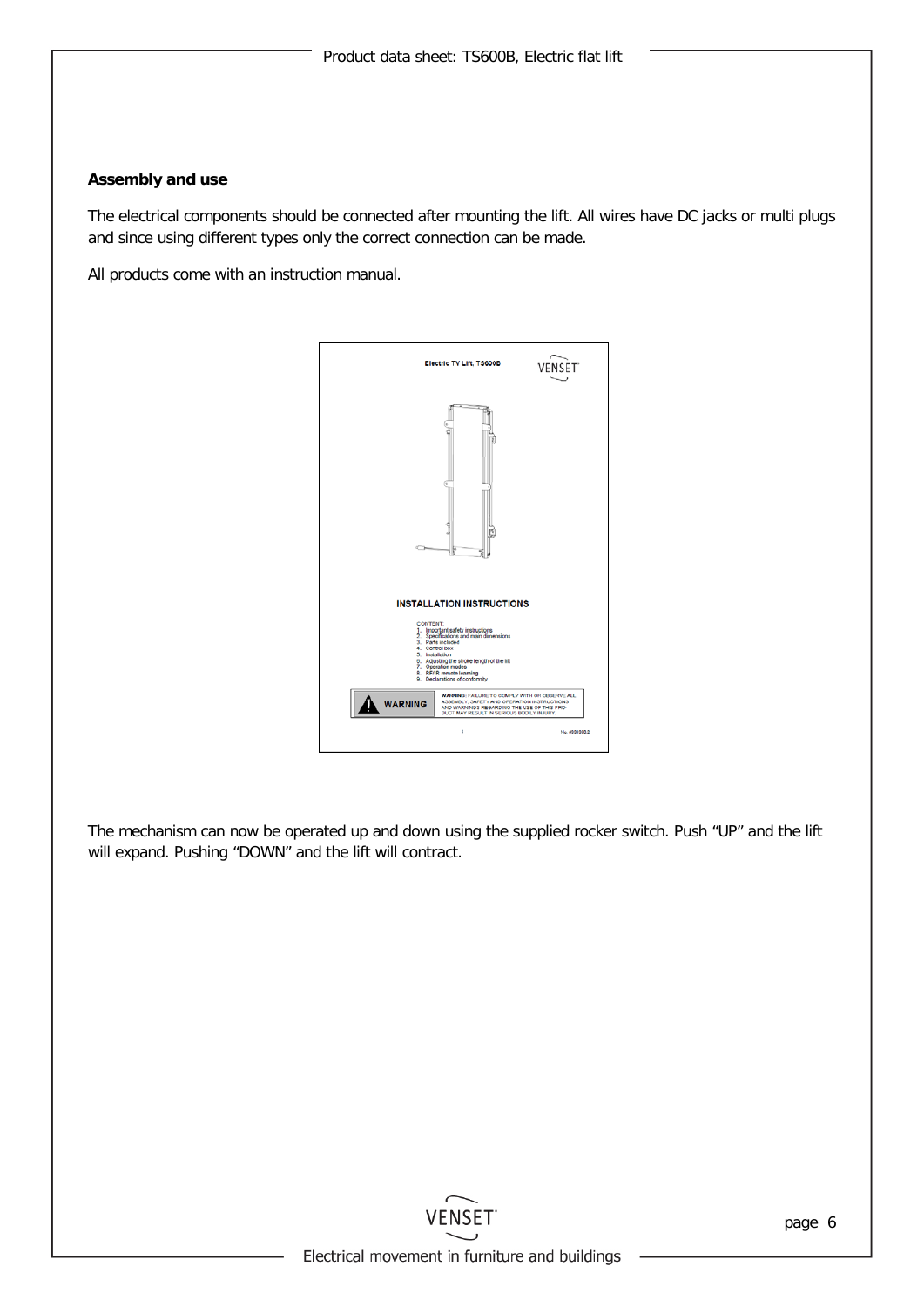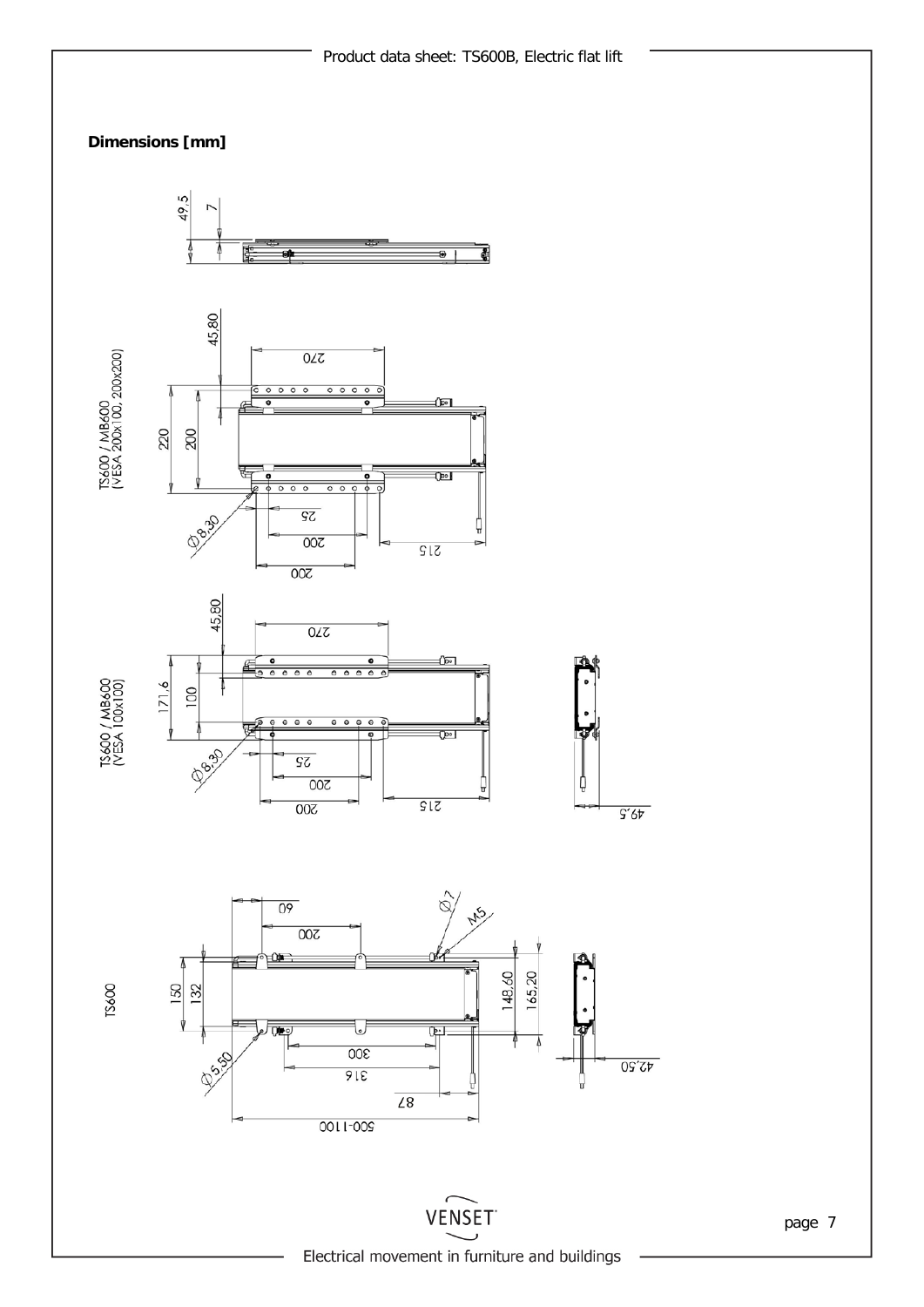# **Specifications**

#### **Mechanism**

| Stroke              | 600 <sub>mm</sub>                                     |
|---------------------|-------------------------------------------------------|
| Max. working loads: | 12 kg<br>15 kg peak load                              |
| Duty cycle:         | 10% by 50% of working load or max 2 min. continuously |
| Speed               | 40 mm/sec (unloaded)                                  |
| <b>VESA</b>         | 200x200 / 200x100 / 100x100                           |

#### **Component**

| Metal sheet parts:  | St 37-2                                                     |
|---------------------|-------------------------------------------------------------|
| Gear parts:         | St 70-2                                                     |
| Gear motor:         | VENSET brand motor no. 130960                               |
| Power supply:       | 70W switch mode AC Power Transformer, 110-220VAC input      |
| Plastic components: | PE-HD, POM, ABS                                             |
| Surface treatment   | Visible metal parts powder coated in black colour, RAL 9004 |
|                     | Non visible metal parts are surface treated                 |
|                     | (e.g. black plated)                                         |
| Operating system:   | Rocker switch (RF remote system is optional)                |